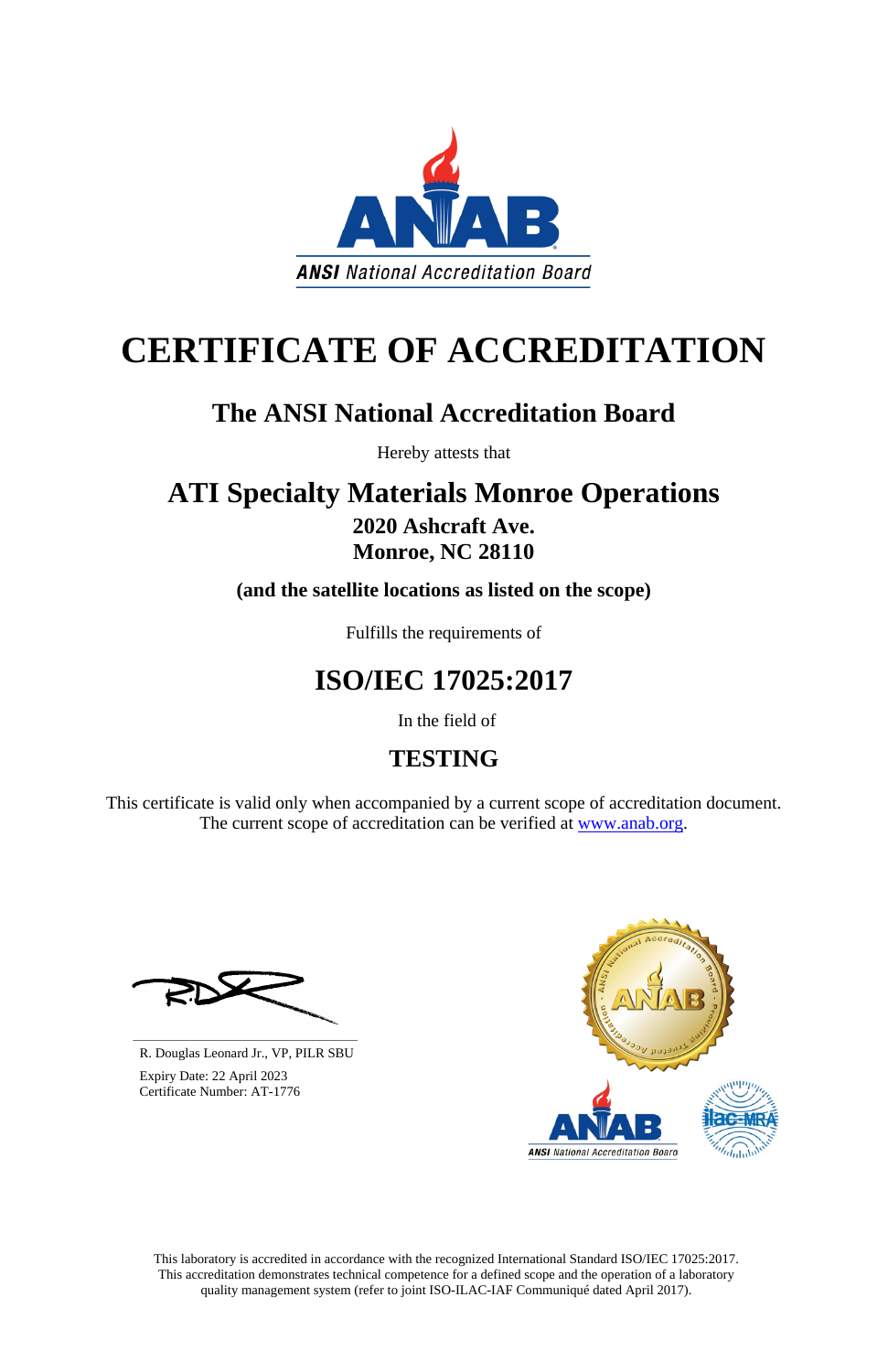

#### **SCOPE OF ACCREDITATION TO ISO/IEC 17025:2017**

#### **ATI Specialty Materials Monroe Operations**

2020 Ashcraft Ave. Monroe, NC 28110 Margaret Willis 704-289-4511 Ext. 3054 [margaret.willis@atimetals.com](mailto:margaret.willis@atimetals.com) [www.ATIMetals.com](http://www.atimetals.com/)

#### **TESTING**

Valid to: **April 22, 2023** Certificate Number: **AT-1776** 

**Chemical**

| <b>Specific Tests and/or</b><br><b>Properties Measured</b> | <b>Specification, Standard,</b><br><b>Method, or Test Technique</b> | <b>Items, Materials or</b><br><b>Product Tested</b> | <b>Key Equipment or</b><br><b>Technology</b>   |
|------------------------------------------------------------|---------------------------------------------------------------------|-----------------------------------------------------|------------------------------------------------|
| Nitrogen Analysis<br>$(0.0002 \text{ to } 0.02)\%$         | Combustion ASTM E1019,<br><b>ASTM E1409</b>                         | Ni, Co, Ti, Steel Alloys                            | LECO TC600, ON836                              |
| Oxygen Analysis<br>$(0.0005 \text{ to } 0.50)\%$           | Combustion ASTM E1019,<br><b>ASTM E1409</b>                         | Ni, Co, Ti, Steel Alloys                            | <b>LECO TC600, ON836</b>                       |
| Carbon Analysis<br>$(0.001 \text{ to } 0.50)\%$            | Combustion ASTM E1019,<br><b>ASTM E1941</b>                         | Ni, Co, Ti, Steel Alloys                            | LECO CS600, CS844, C600                        |
| <b>Sulfur Analysis</b><br>$(0.0003 \text{ to } 0.0200)\%$  | Combustion ASTM E1019,                                              | Ni, Co, Ti, Steel Alloys                            | <b>LECO CS600, CS844</b>                       |
| <b>Hydrogen</b> Analysis<br>$(0.0001 \text{ to } 0.025)\%$ | <b>Inert Gas Fusion ASTM</b><br>E1447                               | Ni, Co, Ti, Steel Alloys                            | LECO RH600, RH404                              |
| Various Elements<br>$(0.001 \text{ to } 99)$ %             | XRF ASTM E322, E539,<br>E572, E2465, E1085                          | Ni, Co, Ti, Steel Alloys                            | MagixFast, Axios Fast                          |
| Various Elements<br>$(1 to 200)$ mg/kg                     | Spark-OES ASTM E415,<br>E1086, E3047                                | Ni, Co, Ti, Steel Alloys                            | <b>ARL4460</b>                                 |
| Various Elements<br>$(1 to 500)$ mg/kg                     | ICP-OES ASTM E2371,<br>E2594                                        | Ni, Co, Ti, Steel Alloys                            | Perkin Elmer 2000DV<br>Spectro Arcos MV11      |
| Various Elements<br>$(1 to 100)$ mg/kg                     | <b>ICP-MS ASTM E2823</b>                                            | Ni, Co, Ti, Steel Alloys                            | Perkin Elmer DRCII, Perkin<br>Elmer NexIon2000 |
| Various Elements<br>$(1 to 300)$ mg/kg                     | AA, Graphite Furnace<br>ASTM E1834                                  | Ni, Co, Ti, Steel Alloys                            | Perkin Elmer AA800, AA900                      |

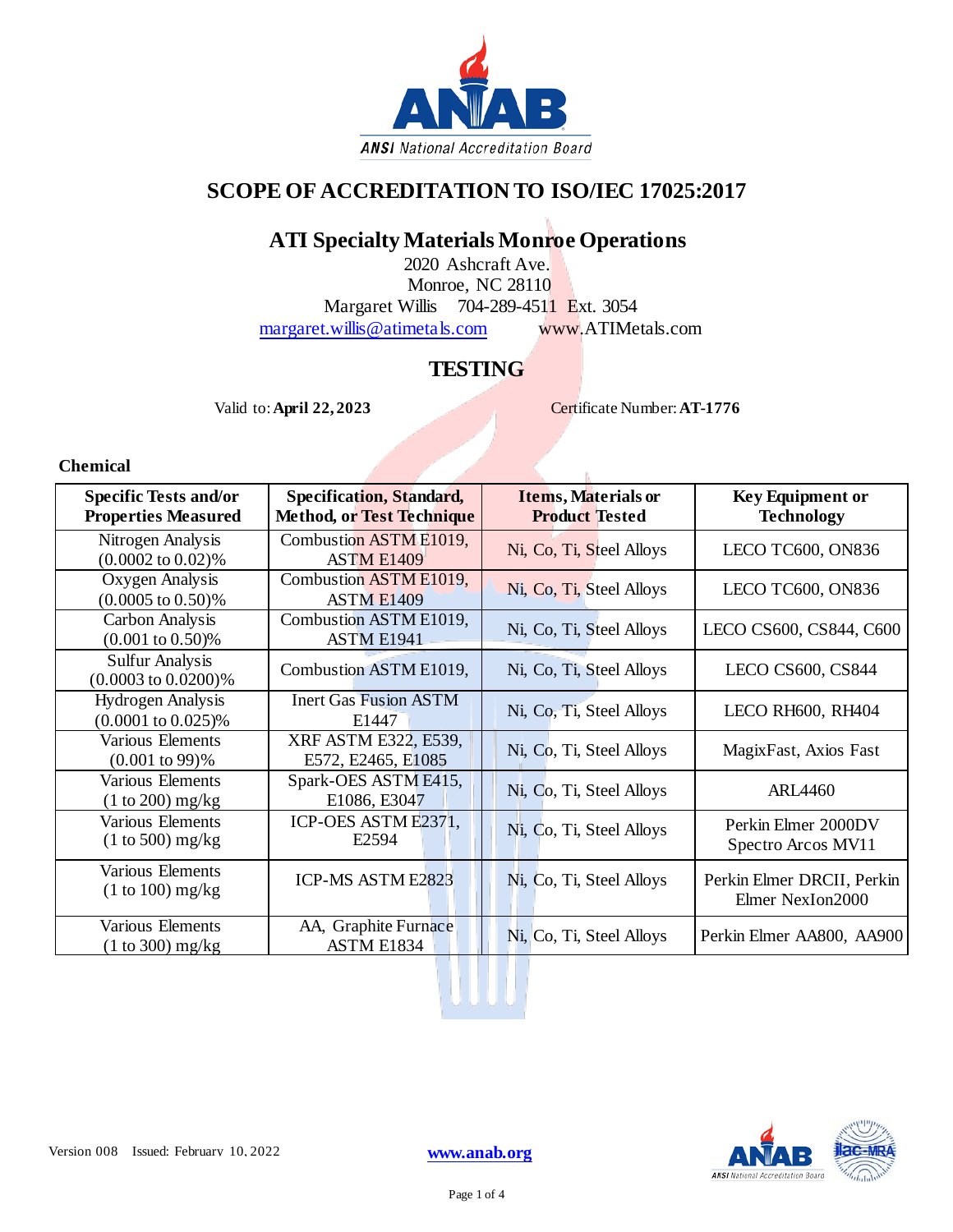

#### **Mechanical - Metallurgical**

| <b>Specific Tests and/or</b><br><b>Properties Measured</b>  | Specification, Standard,<br><b>Method, or Test Technique</b> | <b>Items, Materials or</b><br><b>Product Tested</b> | <b>Key Equipment or</b><br><b>Technology</b> |
|-------------------------------------------------------------|--------------------------------------------------------------|-----------------------------------------------------|----------------------------------------------|
| Sample Prep                                                 | ASTM E3, ASTM E407                                           | <b>Metals</b>                                       |                                              |
| Grain size/Inclusions/Nickel<br>and Titanium Microstructure | ASTM E112, ASTM E45 /<br><b>Customer Specifications</b>      | Metals                                              | Nikon 150 25X-1000X                          |
| Macrostructure                                              | ASTM E340, E381, A604<br>AMS 2643, AMS 2642                  | <b>Metals</b>                                       |                                              |
| Differential Thermal Analysis                               | <b>MET 088</b>                                               | <b>Metals</b>                                       | <b>TA</b> Instruments                        |
| Thermal Expansion                                           | <b>ASTM E228</b>                                             | Metals                                              | Netzsch                                      |
| Rockwell / Brinell                                          | <b>ASTM E18 / ASTM E10</b>                                   | Metals                                              | Wilson Rockwell/Tinius<br>Olsen Brinell      |
| <b>Stress Rupture</b>                                       | <b>ASTM E139, E292</b>                                       | Metals                                              | Satec                                        |
| Tensile – Room and Elevated<br>Temperature                  | ASTM E8 / ASTM E21<br>EN2002-1 / ISO 6892                    | <b>Metals</b>                                       | Tinius Olsen                                 |



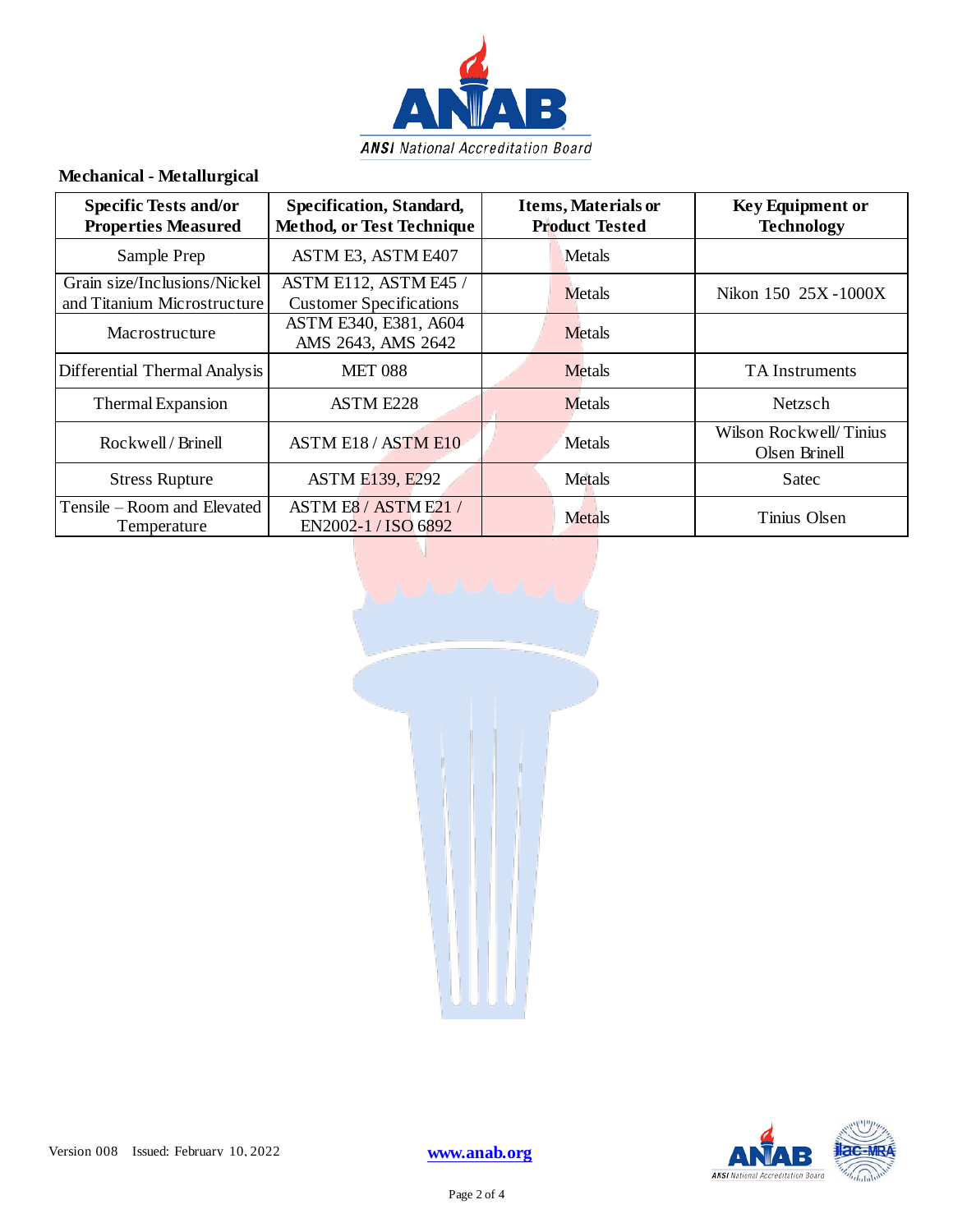

#### **Satellite Site**

#### **ATI Specialty Materials Bakers Powder Operations**

3875 Aeropointe Parkway Monroe, NC 28110 Margaret Willis 704-289-4511 Ext. 3054 [margaret.willis@atimetals.com](mailto:margaret.willis@atimetals.com) [www.ATIMetals.com](http://www.atimetals.com/)

#### **TESTING**

**Chemical**

| <b>Specific Tests and/or</b><br><b>Properties Measured</b> | <b>Specification, Standard,</b><br><b>Method, or Test Technique</b> | <b>Items, Materials or</b><br><b>Product Tested</b> | <b>Key Equipment or</b><br><b>Technology</b> |  |
|------------------------------------------------------------|---------------------------------------------------------------------|-----------------------------------------------------|----------------------------------------------|--|
| Nitrogen Analysis<br>$(0.0002 - 0.0783)\%$                 | <b>Combustion ASTM E1019</b>                                        | Ni, Co Alloys                                       | LECO ON836                                   |  |
| Oxygen Analysis<br>$(0.0005 - 0.0237%)$                    | <b>Combustion ASTM E1019</b>                                        | Ni, Co Alloys                                       | LECO ON836                                   |  |
| Carbon Analysis<br>$(0.001 - 0.383\%)$                     | <b>Combustion ASTM E1019</b>                                        | Ni, Co Alloys                                       | LECO CS844                                   |  |
| <b>Sulfur Analysis</b><br>$(0.0003 - 0.0092\%)$            | <b>Combustion ASTM E1019</b>                                        | Ni, Co Alloys                                       | LECO CS844                                   |  |
| Various Elements                                           | XRF ASTM E2465                                                      | Ni, Co, Ti Alloys                                   | <b>PANalytical Zetium</b>                    |  |
| Various Elements                                           | Spark OES ASTM E3047                                                | Ni, Co Alloys                                       | <b>ARL 4460</b>                              |  |
| Sieve Analysis                                             | <b>ASTM B214</b>                                                    | Ni, Ti Alloys                                       | <b>ASTM E11 Calibrated Test</b><br>Sieve     |  |